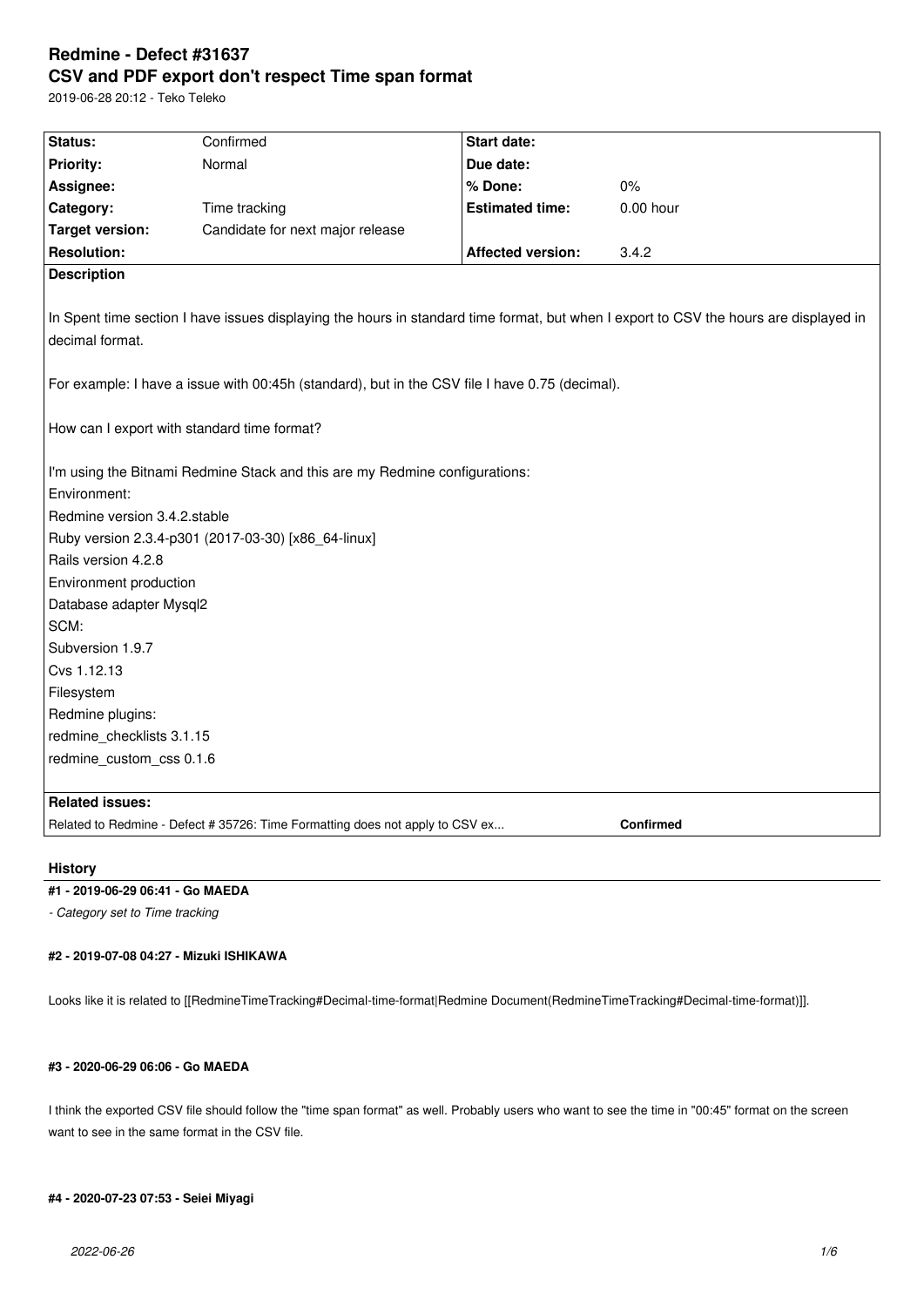#### **#5 - 2020-07-23 08:52 - Seiei Miyagi**

*- File 0001-Fix-csv-format-of-hours.patch added*

I wrote a patch with Kusukawa and Mattani

#### **#6 - 2020-07-23 08:57 - Marius BALTEANU**

Seiei Miyagi wrote:

*I wrote a patch with Kusukawa and Mattani*

Thanks for writing the patch. Can you add a new test or new assertions to existing tests?

## **#7 - 2020-07-23 09:22 - Seiei Miyagi**

*- File 0001-Fix-csv-format-of-hours.patch added*

## Marius BALTEANU wrote:

*Seiei Miyagi wrote:*

*I wrote a patch with Kusukawa and Mattani*

*Thanks for writing the patch. Can you add a new test or new assertions to existing tests?*

I added a test.

## **#8 - 2020-07-23 09:30 - Seiei Miyagi**

*- File 0001-Fix-timespan-format-of-PDF-download.patch added*

I also write a patch for PDF download timespan format. Should I create a new ticket for that?

## **#9 - 2020-07-23 10:23 - Seiei Miyagi**

*- File 0001-Fix-timespan-format-of-PDF-download.patch added*

Seiei Miyagi wrote:

*I also write a patch for PDF download timespan format. Should I create a new ticket for that?*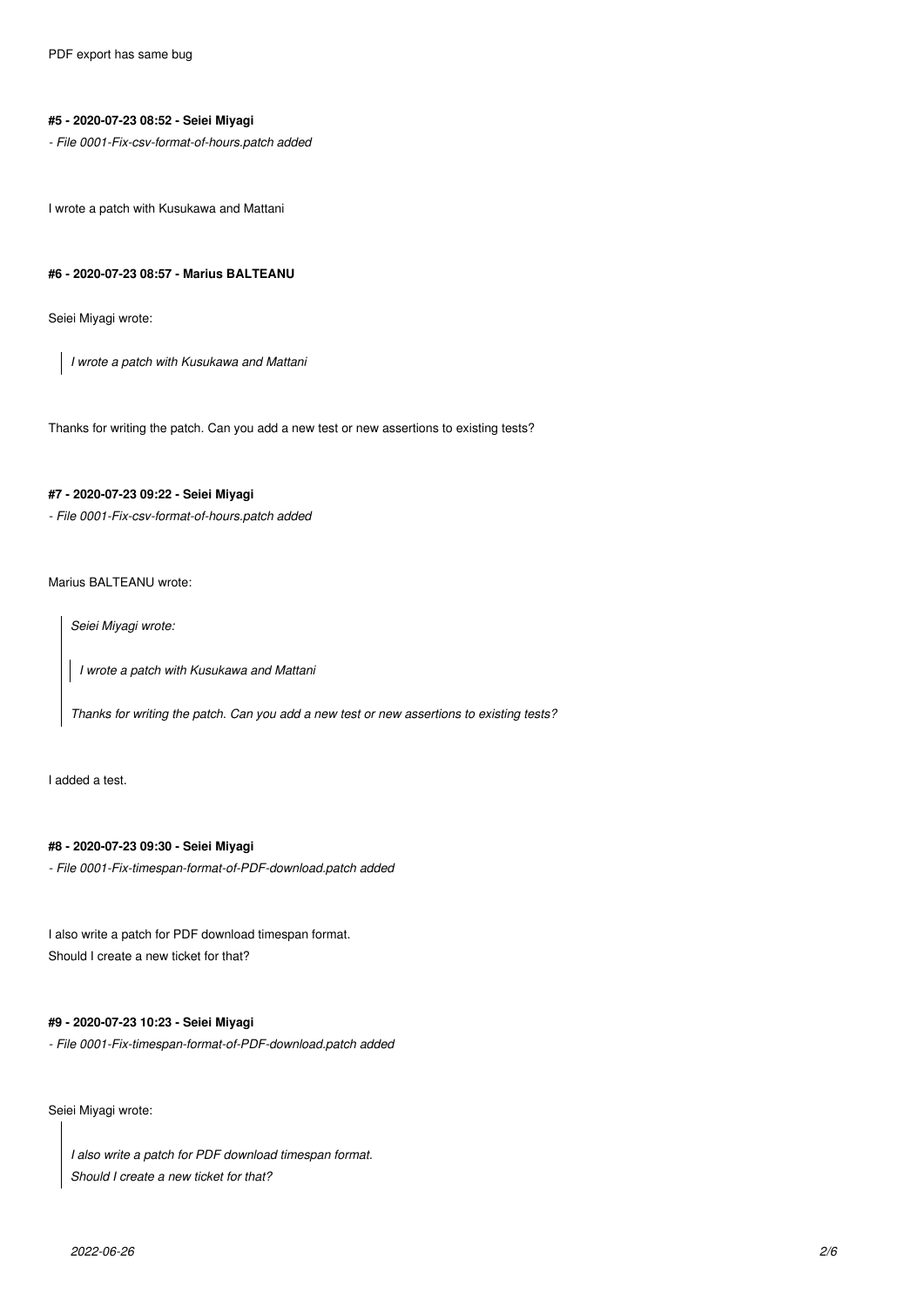I updated the patch, added a test for IssuesPdfHelper too.

#### **#10 - 2020-07-25 07:45 - Go MAEDA**

*- Subject changed from Problem with time format on CSV export to CSV and PDF export of Problem with time format on CSV export*

Thank you for posting the patches but issues\_pdf\_test.rb fails.

#### Error:

IssuesPdfHelperTest#test\_fetch\_row\_values\_should\_round\_float\_values: NoMethodError: undefined method `format\_hours' for #<IssuesPdfHelperTest:0x00007fcaf3326b60> lib/redmine/export/pdf/issues\_pdf\_helper.rb:389:in `block in fetch\_row\_values' lib/redmine/export/pdf/issues\_pdf\_helper.rb:376:in `collect' lib/redmine/export/pdf/issues\_pdf\_helper.rb:376:in `fetch\_row\_values' test/unit/lib/redmine/export/pdf/issues\_pdf\_test.rb:36:in `test\_fetch\_row\_values\_should\_round\_float\_values'

bin/rails test test/unit/lib/redmine/export/pdf/issues\_pdf\_test.rb:28

Maybe we have to add include Redmine::I18n as follows, don't we?

diff --git a/lib/redmine/export/pdf/issues\_pdf\_helper.rb b/lib/redmine/export/pdf/issues\_pdf\_helper.rb

- index b49691695..8dcd52245 100644
- --- a/lib/redmine/export/pdf/issues\_pdf\_helper.rb

+++ b/lib/redmine/export/pdf/issues\_pdf\_helper.rb

@@ -21,6 +21,8 @@ module Redmine

module Export

module PDF

module IssuesPdfHelper

include Redmine::I18n

+

 # Returns a PDF string of a single issue def issue to pdf(issue,  $assoc={}$ }) pdf = ITCPDF.new(current\_language)

#### **#11 - 2020-07-25 07:53 - Go MAEDA**

*- Subject changed from CSV and PDF export of Problem with time format on CSV export to CSV and PDF export don't respect Time span format*

## **#12 - 2020-07-25 07:53 - Go MAEDA**

*- File deleted (0001-Fix-csv-format-of-hours.patch)*

## **#13 - 2020-07-25 07:54 - Go MAEDA**

*- File deleted (0001-Fix-timespan-format-of-PDF-download.patch)*

## **#14 - 2020-07-25 07:57 - Go MAEDA**

*- Target version set to Candidate for next major release*

#### Go MAEDA wrote:

*Thank you for posting the patches but issues\_pdf\_test.rb fails.*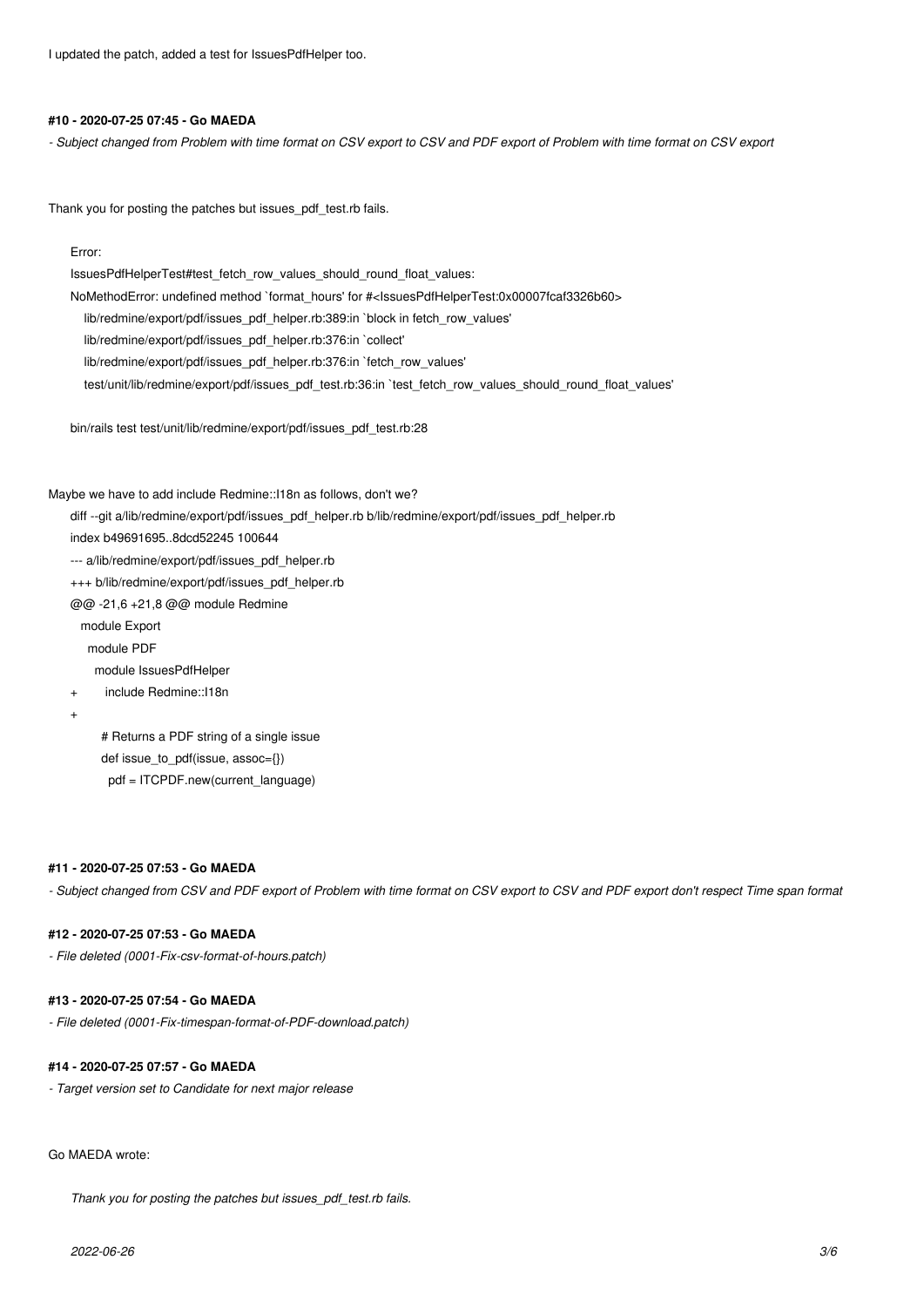*[...]*

*Maybe we have to add include Redmine::I18n as follows, don't we?*

*[...]*

Sorry, I applied the older patch. The latest patch has no problem. The patches work fine now.

## **#15 - 2020-07-28 17:14 - Go MAEDA**

*- Target version changed from Candidate for next major release to 4.2.0*

Setting the target version to 4.2.0.

#### **#16 - 2020-08-11 10:49 - Go MAEDA**

The patch attachment:0001-Fix-csv-format-of-hours.patch breaks an existing test:

Failure:

IssuesControllerTest#test\_index\_csv\_fr [/Users/maeda/redmines/redmine-trunk/test/functional/issues\_controller\_test.rb:1064]: "24;1234,50;test\_index\_csv\_fr" not found in "["#;Temps estim\xE9;Sujet", "24;1234.50;test\_index\_csv\_fr"]"

bin/rails test test/functional/issues\_controller\_test.rb:1048

## **#17 - 2020-08-12 10:43 - Go MAEDA**

*- Target version changed from 4.2.0 to Candidate for next major release*

Go MAEDA wrote:

*The patch attachment:0001-Fix-csv-format-of-hours.patch breaks an existing test:*

*[...]*

It is because the suggested patch does not take general\_csv\_decimal\_separator (source:branches/4.1-stable/config/locales/en.yml#L148) into account. After applying the patch, "." is always used as a decimal separator for time values ignoring general\_csv\_decimal\_separator.

## **#18 - 2020-09-29 09:56 - Go MAEDA**

*- Target version deleted (Candidate for next major release)*

#### **#19 - 2020-09-29 09:57 - Go MAEDA**

*- Status changed from New to Confirmed*

#### **#20 - 2020-11-04 09:36 - Mizuki ISHIKAWA**

Go MAEDA wrote: